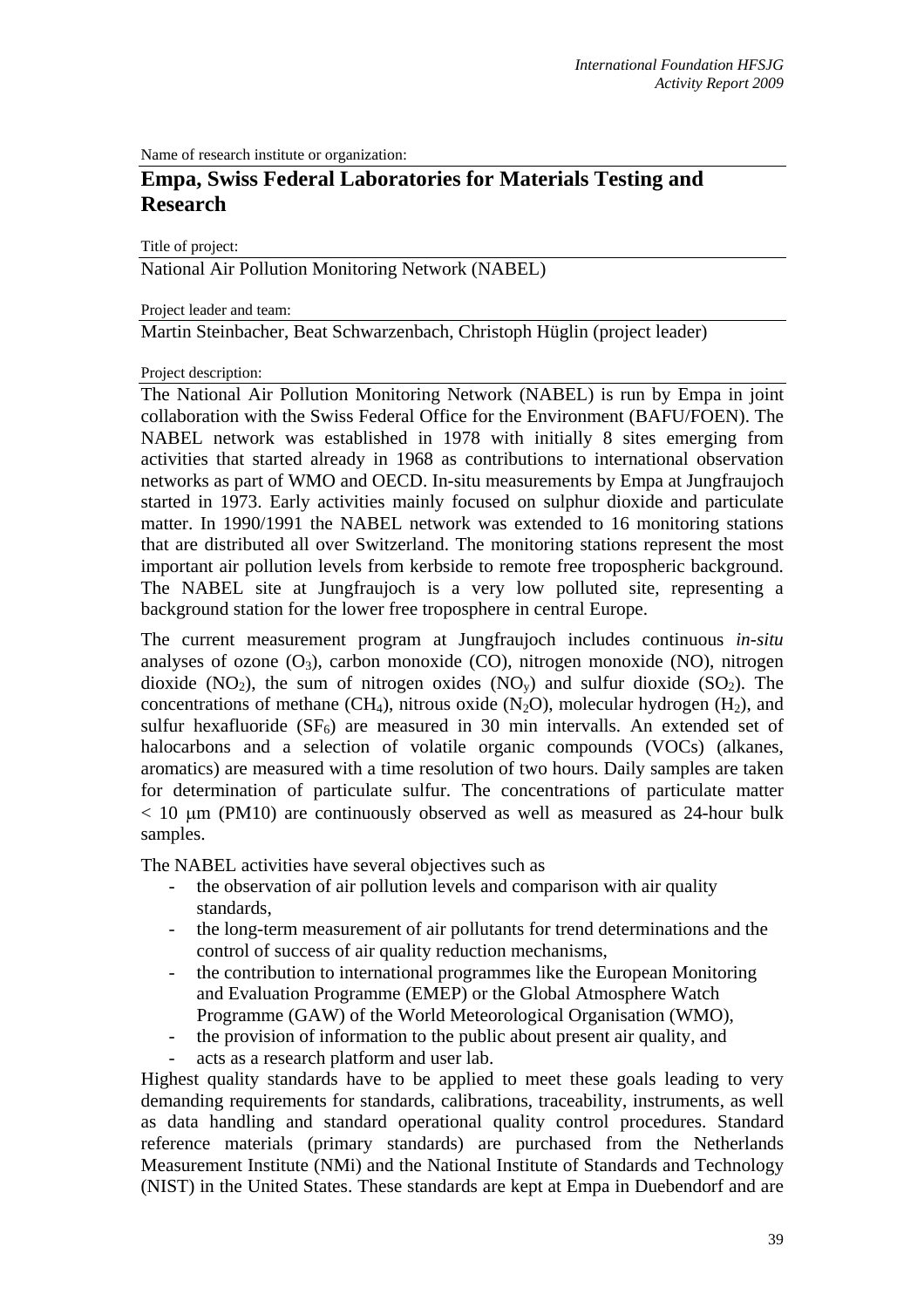used to calibrate transfer standards purchased from Swiss gas suppliers. This allows to keep the primary standards for several years (in agreement with the guaranteed stability) to minimize inhomogenities. The transfer standards are brought to the measurement sites where they are used for automatic span checks every 23 to 49 hours along with blank measurements using on-site generated trace gas-free air. Transfer standards are re-calibrated against the primary standards at Empa before complete drainage.

All instruments undergo comprehensive instrument tests and quality check after first receipt and before being installed at the measurement sites. In operation, instruments are replaced in (instrument-specific) regular intervalls and sent to manufacturer representatives in Switzerland for service such as cleaning and replacement of wear parts. This is again followed by standard quality checks / instrument tests at Empa. Standard operating procedures exist for the instrument tests, the regular on-site maintenance and daily and monthly data processing procedures.



*Figure 1: Long-term time series of daily averages of O<sub>3</sub> (top), CO (middle) and SO<sub>2</sub> (bottom) at Jungfraujoch. Different colors represent different instruments.*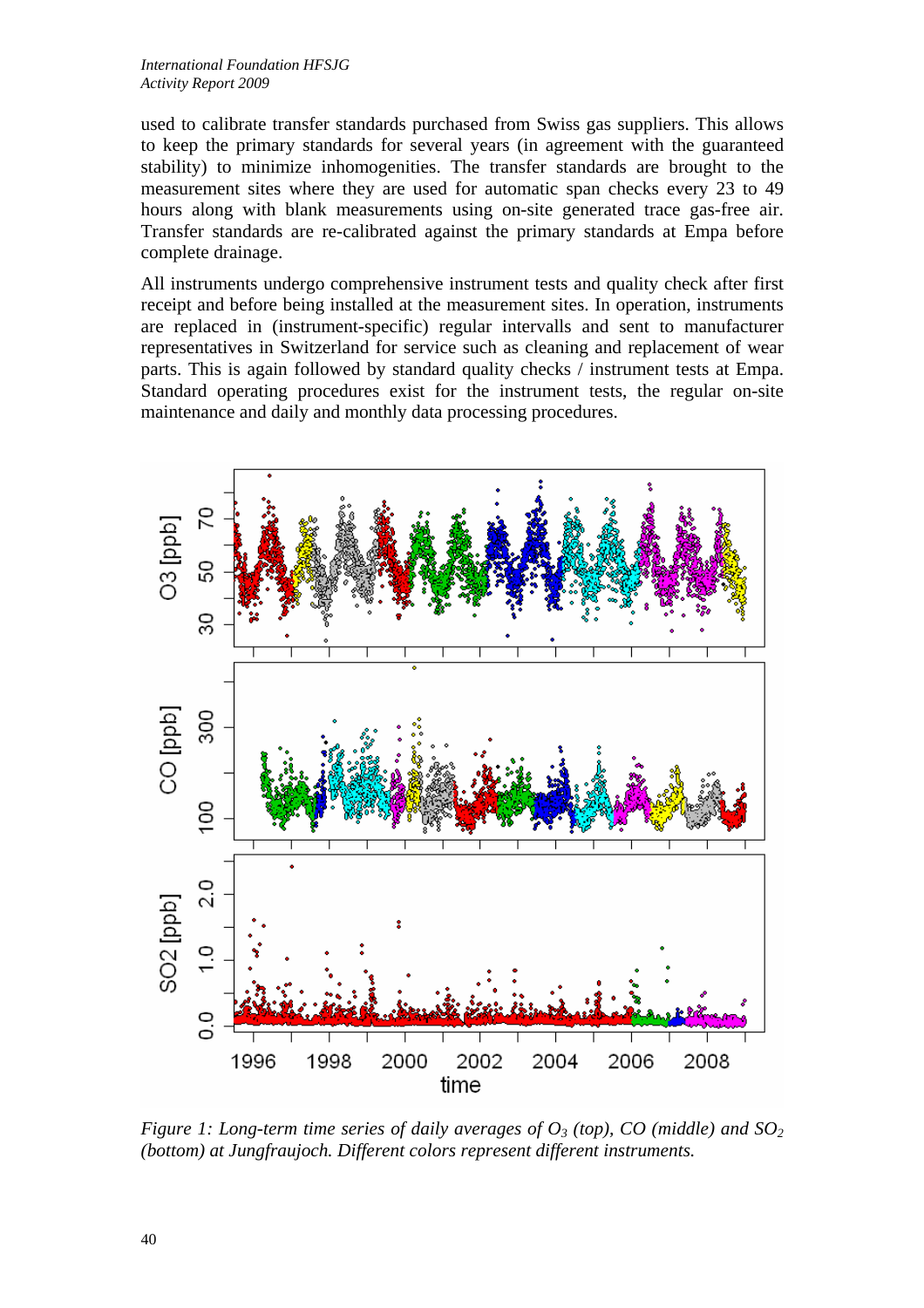Figure 1 illustrates the regular replacement of measurement equipment at Jungfraujoch for  $O_3$ , CO and  $SO_2$ . Different colors represent different instruments used at the site. The same type of instrument (Thermo Environmental Instruments TEI49C) was used for  $O_3$  observations since January 1997 whereas CO instruments from Horiba (APMA series) are in operation at Jungfraujoch. In June 2007, the instrument type was changed from APMA 360 to APMA 370 after comprehensive tests in the laboratory. A change of the measurement technique was applied for  $SO_2$ in January 2007 after one year of collocated on-site measurements with both the old and the new technique. The previous technique of wet chemical absorption of  $SO<sub>2</sub>$  in a hydrogen peroxide solution and subsequent off-line analysis with ion chromatography only allowed 24-h bulk sample investigations. The new on-line UV fluorescence technique (Thermo Enviromental Instruments TEI43C TL) allows  $SO_2$ observations with higher time resolution and requires less man-power. Due to the extensive quality control activities, neither instrument replacements nor instrument updates nor measurement technique changes resulted in detectable inhomogenities in the time series.

In regular intervals, Empa also participates in intercomparison exercises for National Air Quality Reference Laboratories at the Joint Research Centre in Ispra, Italy, in comparison studies of the Swiss Society for Air Quality Experts (Cercl'Air) and collaborates closely with the Swiss Federal Office of Metrology (METAS).

In conclusion, the Swiss Air Pollution Monitoring Network aims at achieving data sets of highest quality and continuously strives to improve precisions, detection limits etc. by choosing state-of-the-art measurement techniques and by implementation of adequate QA/QC procedures.

Key words:

Air quality, long-term monitoring, quality control

Internet data bases:

http://www.empa.ch/nabel

http://www.umwelt-schweiz.ch/buwal/de/fachgebiete/fg\_luft/luftbelastung/index.html

Collaborating partners/networks:

Bundesamt für Umwelt (BAFU)/ Federal Office for the Environment (FOEN) Global Atmosphere Watch (GAW) Labor für Atmosphärenchemie, Paul Scherrer Institut Meteo Schweiz

Scientific publications and public outreach 2009:

## **Refereed journal articles and their internet access**

Buchmann, B., J. Klausen, C. Zellweger, 2009. Traceability of Long-Term Atmospheric Composition Observations across Global Monitoring Networks. Chimia, **63** (10), 657-660.

http://www.ingentaconnect.com/content/scs/chimia/2009/00000063/00000010/art000 14

Cui J., M. Sprenger, J. Staehelin, A. Siegrist, M. Kunz, S. Henne, M. Steinbacher, 2009. Impact of stratospheric intrusions and intercontinental transport on ozone at Jungfraujoch in 2005: comparison and validation of two Lagrangian approaches.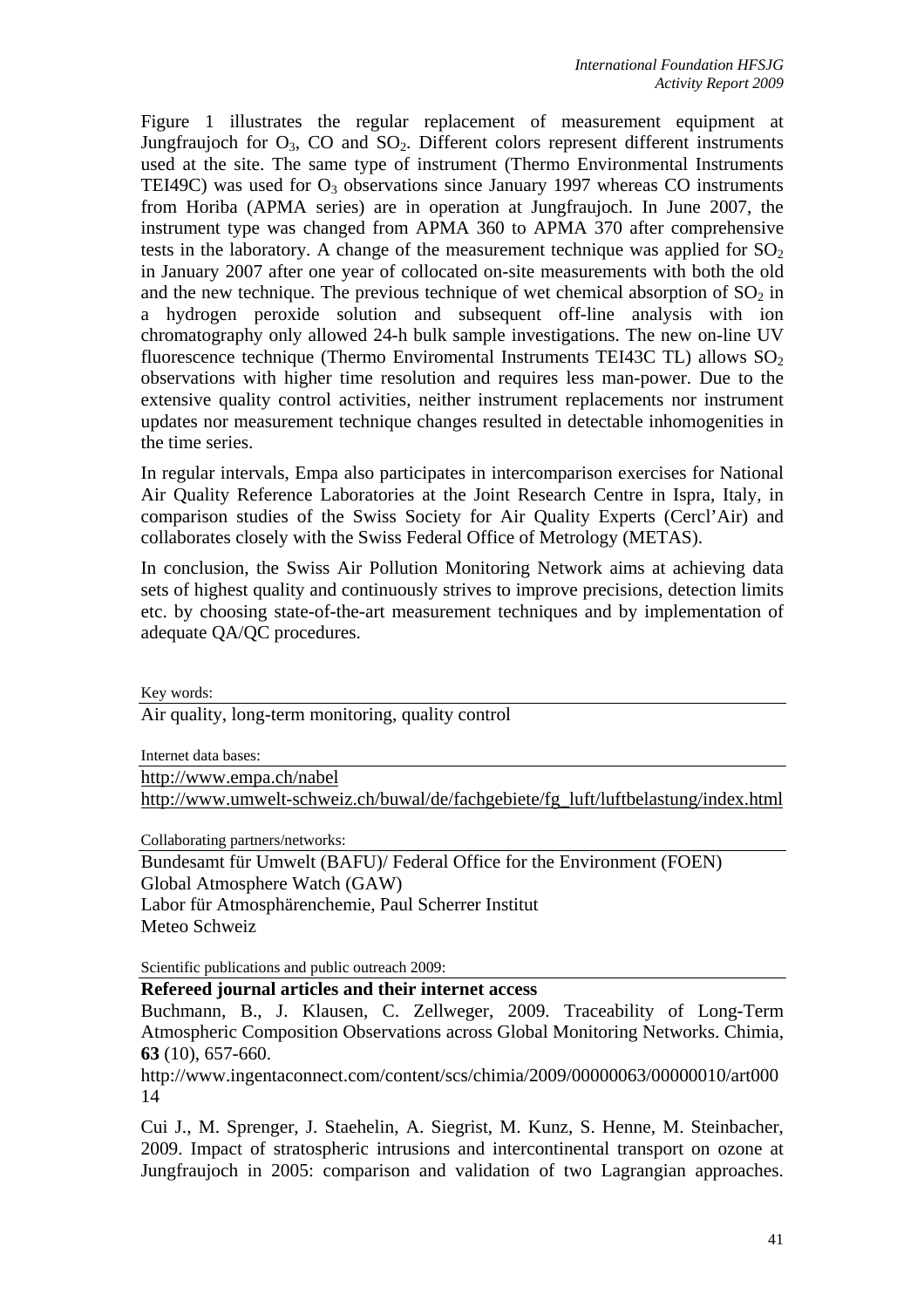Atmospheric Chemistry and Physics, **9**, 3371-3383. http://www.atmos-chemphys.net/9/3371/2009/acp-9-3371-2009.html

Folini, D., P. Kaufmann, S. Ubl, S. Henne, 2009. Region of influence of 13 remote European measurement sites based on modeled carbon monoxide mixing ratios. Journal of Geophysical Research, **114**, D08307, doi:10.1029/2008JD011125. http://europa.agu.org:8005/?view=article&uri=/journals/jd/jd0908/2008JD011125/20 08JD011125.xml

Jimenez, J. L., Canagaratna, M. R., Donahue, N. M., Prevot, A. S. H.,Zhang, Q.,Kroll, J. H., DeCarlo, P. F.,Allan, J. D.,Coe, H.,Ng, N. L.,Aiken, A. C.,Docherty, K. S.,Ulbrich, I. M., Grieshop, A. P., Robinson, A. L., Duplissy, J., Smith, J. D., Wilson, K. R., Lanz, V. A., Hueglin, C., Sun, Y. L., Tian, J., Laaksonen, A., Raatikainen, T., Rautiainen, J., Vaattovaara, P., Ehn, M., Kulmala, M., Tomlinson, J. M., Collins, D. R., Cubison, M. J., Dunlea, E.J., Huffman, J. A., Onasch, T. B., Alfarra, M. R., Williams, P. I., Bower, K., Kondo, Y., Schneider, J., Drewnick, F., Borrmann, S., Weimer, S., Demerjian, K., Salcedo, D., Cottrell, L., Griffin, R., Takami, A., Miyoshi, T., Hatakeyama, S., Shimono, A., Sun, J. Y., Zhang, Y. M., Dzepina, K., Kimmel, J.R., Sueper, D., Jayne, J. T., Herndon, S. C., Trimborn, A. M., Williams, L. R., Wood, E. C., Middlebrook, A. M., Kolb, C. E., Baltensperger, U., Worsnop, D. R., 2009. Evolution of Organic Aerosols in the Atmosphere. Science, **326**, 1525-1529. http://www.sciencemag.org/cgi/content/abstract/326/5959/1525

Lanz V. A., C. Hueglin, M. K. Vollmer, M. Steinbacher, S. Henne, J. Staehelin, B. Buchmann, S. Reimann, 2009. Statistical analysis of anthropogenic non-methane VOC variability at a European background location (Jungfraujoch, Switzerland). Atmospheric Chemistry and Physics, **9**, 3445-3459. http://www.atmos-chemphys.net/9/3445/2009/acp-9-3445-2009.html

Parker A. E., P. S. Monks, K. P. Wyche, J. M. Balzani Lööv, J. Staehelin, S. Reimann, G. Legreid, M. K. Vollmer, M. Steinbacher, 2009. Peroxy radicals in the summer free troposphere: Seasonality and heterogeneous loss. Atmospheric Chemistry and Physics, **9**, 1989-2006. http://www.atmos-chemphys.net/9/1989/2009/acp-9-1989-2009.html

Zellweger C., C. Hueglin, J. Klausen, M. Steinbacher, M. K. Vollmer, B. Buchmann, 2009. Inter-comparison of four different carbon monoxide measurements techniques and evaluation of the long-term carbon monoxide time series of Jungfraujoch. Atmospheric Chemistry and Physics, **9**, 3491-3503. http://www.atmos-chemphys.net/9/3491/2009/acp-9-3491-2009.html

## **Conference papers**

Bond, S.W., M. K. Vollmer, M. Steinbacher, S. Reimann, Direct and remote H2 measurements - recent results from Empa, EUROHYDROS 3rd annual meeting, Helsinki, Finland, June 03 – 04, 2009.

Brunner, D., S. Henne, M. K. Vollmer, S. Reimann, A new emission estimation approach based on Lagrangian Particle Dispersion Modeling and Kalman-filter based inversion, American Geophysical Union, San Francisco, December 12 – 14, 2009.

Buchmann, B., Gas-Programme @ Jungfraujoch - Trend Analysis, Early Warning, Benefit for International Treaties and Programmes, ZAMG Sonnblick symposium, Wien, Austria, October 22, 2009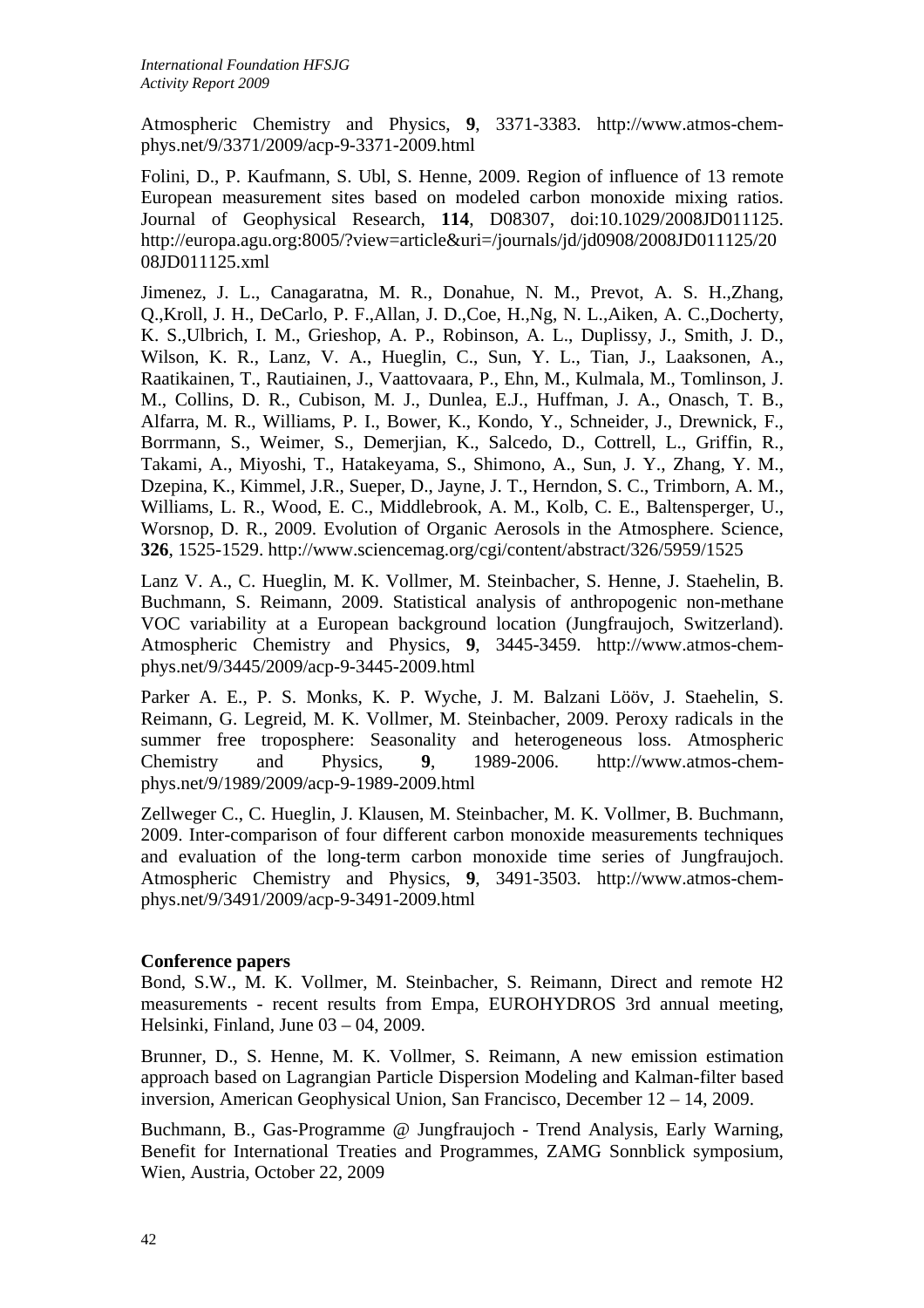Buchmann, B., S. Reimann, M. K. Vollmer, M. Steinbacher, M. Hill, D. Brunner, C. Hüglin, Gas-Programme @ Jungfraujoch - Trend Analysis, Early Warning, Benefit for International Treaties and Programmes, GAW2009 Symposium, Geneva, Switzerland, May 04 – 08, 2009.

Buchmann, B., Identification and Quantification of Anthropogenic Air Pollutants, Colloquium MeteoSchweiz, Payerne, Switzerland, June 09, 2009.

Dils, B., E. Mahieu, P. Duchatelet, M. Steinbacher, B. Buchmann, M. De Mazière, Ground-based CO observations at the Jungfraujoch from 1997 till 2007: Comparison between FTIR and NDIR measurements, Geomon  $2<sup>nd</sup>$  Assembly, Geneva, Switzerland, January 26 - 28, 2009.

Henne, S., D. Brunner, J. Klausen, B. Buchmann, Long-range Transport and Its Impact on Trace Gas Variability at Selected GAW Stations, EGU General Assembly, Vienna, Austria, April 19 - 24, 2009.

Henne, S., D. Brunner, J. Klausen, B. Buchmann, Long-range transport and its impact on trace gas variability at selected GAW stations, MOCA2009, Montreal, Canada, July 19 – 29, 2009.

Henne, S., D. Brunner, J. Klausen, B. Buchmann, Multi-year simulation of carbon monoxide and methane applying a novel Lagrangian concept, American Geophysical Union, San Francisco, December 12 – 14, 2009.

Jalkanen, L., S. Gilge, S. Henne, L. Ries, S. Reimann, M. K. Vollmer, J. Klausen, GAW Mountain Observatories in Detection of Atmospheric Change, International Conference on Mountains as Early Indicators of Climate Change, Padua, Italy, April 17 -18, 2009.

Keller, C. A., D. Brunner, M. K. Vollmer, M. Steinbacher, M. Schürmann, F. Conen, S. Reimann, Halogenated greenhouse gas emissions over Central Europe inferred from ambient air measurements and 222-Rn activity, GEIA-ACCENT Open Conference, Oslo, Norway, October, 26 – 28, 2009.

Keller, C., D. Brunner, M. K. Vollmer, F. Conen, S. Reimann, Top-down estimation of halogenated greenhouse gas emissions using Radon as tracer, Fifth International Symposium on Non-CO2 Greenhouse Gases (NCGG-5), Wageningen, The Netherlands, June 30 – July 03,2009.

Laube, J. C., C. A. M. Brenninkmeijer, A. Engel, S. A. Montzka, E.G. Nisbet, K. P. Shine, M. Steinbacher, W. T. Sturges, A systematic search for unknown halocarbons in the troposphere and stratosphere: Overview and first results of the CLEARFOGG project, EGU General Assembly, Vienna, Austria, April 19 - 24, 2009.

Steinbacher, M., EUROHYDROS - A European Network for Atmospheric Hydrogen Observations and Studies: Calibration, quality assurance and data management, EUROHYDROS 3rd annual meeting, Helsinki, Finland, June 03 – 04, 2009.

Steinbacher, M., Greenhouse Gas Measurements and Related Modelling at Jungfraujoch – Empa's Activities, Workshop on Greenhouse Gases in Northern Italy / Switzerland, Ispra, Italy, June 23, 2009.

Steinbacher, M., M. K. Vollmer, S. Henne, D. Brunner, C. Hueglin, S. Reimann, Insitu CH4 observations at the high-Alpine site Jungfraujoch, Fifth International Symposium on Non-CO2 Greenhouse Gases (NCGG-5), Wageningen, The Netherlands, June 30 – July 03,2009.